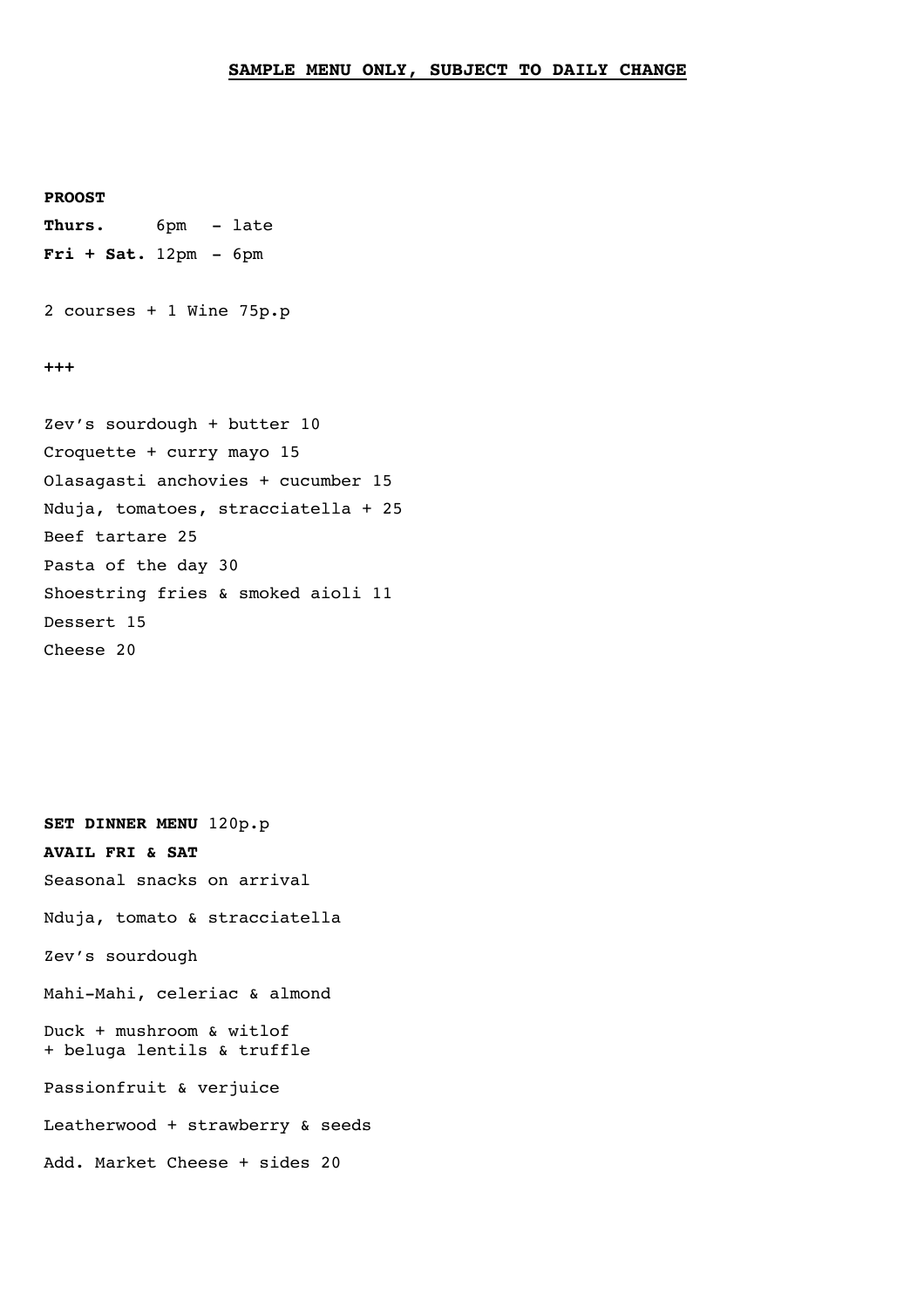| NOT WINE                                                                 |                                                                                                 |              |      |                                                 |       |                         |  |  |  |  |
|--------------------------------------------------------------------------|-------------------------------------------------------------------------------------------------|--------------|------|-------------------------------------------------|-------|-------------------------|--|--|--|--|
| NATIVE NEGRONI<br>SEASONAL SPRITS                                        | nosferatu blood orange gin + okar amaro + maidenii vermouth.<br>20ea<br>w' titos handmade vodka |              |      |                                                 |       |                         |  |  |  |  |
| V&T                                                                      | maidenii vermouth + fevertree tonic & rosemary                                                  |              |      |                                                 |       | 15ea<br><del>15ea</del> |  |  |  |  |
| NON                                                                      | 0% wine alt. marmalade + hibiscus                                                               |              |      | Melbourne, VIC                                  | 12gl. |                         |  |  |  |  |
| BENT SPOKE                                                               | 'easy' mid strenght 3.5%                                                                        |              |      | 375ml Canberra, A.C.T                           |       | 12ea.                   |  |  |  |  |
| <b>FUCKING HELL</b>                                                      | 'bright lager'                                                                                  | 4.9%         |      | 330ml Fucking, Belgium                          |       | 12ea.                   |  |  |  |  |
| MOO BREW                                                                 | pale ale                                                                                        | 4.9%         |      | 375ml Hobart, TAS                               |       | 12ea.                   |  |  |  |  |
| MOO BREW                                                                 | stout                                                                                           | 8.0%         |      | 375ml Hobart, TAS                               |       | 12ea.                   |  |  |  |  |
| VICHTENAAR                                                               | flanders red ale                                                                                | 5.1%         |      | 250ml Brouwerij, Belgium                        |       | 20ea.                   |  |  |  |  |
| PALJAS<br>FOURNIER                                                       | saison                                                                                          | 6.0%<br>4.5% |      | 330ml Bruges, Belgium<br>330ml Normandy, France |       | 20ea.<br>20ea.          |  |  |  |  |
| DE TROCH                                                                 | 'brut' apple cider<br>oude geuze, lambic 5.5%                                                   |              |      | 375ml Ternat, Belgium                           |       | 20ea.                   |  |  |  |  |
| <b>OUD BREERSEL</b>                                                      | cherry kriek                                                                                    | 6.0%         |      | 375ml Beersel, Belgium                          |       | 20ea.                   |  |  |  |  |
| WINE                                                                     |                                                                                                 |              |      |                                                 |       |                         |  |  |  |  |
| <b>VINT</b><br>\$G<br><b>PRODUCER</b><br><b>VARIETY</b><br><b>REGION</b> |                                                                                                 |              |      |                                                 |       |                         |  |  |  |  |
|                                                                          | BUBBLES - TRADITIONAL & ANCESTRAL METHOD                                                        |              |      |                                                 |       |                         |  |  |  |  |
| <b>BARRINGWOOD</b>                                                       | classic cuvée                                                                                   |              | NV   | Barrington, TAS                                 | 18    | 90                      |  |  |  |  |
| PET NAT                                                                  | Zevs weekly pick                                                                                |              | NV   | Surprise                                        | 18    | 90                      |  |  |  |  |
| <b>GESCHICKT</b>                                                         | 'obi wine' blend 'pet nat'                                                                      |              | 2018 | Alsace, France                                  |       | 130                     |  |  |  |  |
| BELLEBONNE                                                               | 'bis' 100 % pinot rosé                                                                          |              | NV   | Pipers Brooke, TAS                              |       | 100                     |  |  |  |  |
| ANDI FAUSTO                                                              | 'torbidello' sparlking rosé barbera 2018                                                        |              |      | Lombardy, Italy                                 |       | 110                     |  |  |  |  |
| PIERRE GERBAIS<br><b>DOSNON</b>                                          | cuvée reserve<br>NV<br>blanc de noir                                                            |              | NV.  | Champagne, France<br>Champagne, France          | 150   | 170                     |  |  |  |  |
|                                                                          |                                                                                                 |              |      |                                                 |       |                         |  |  |  |  |
| WHITE - CRISP & AROMATIC                                                 |                                                                                                 |              |      |                                                 | \$G   | \$В                     |  |  |  |  |
| POSSA                                                                    | 'er giancu' albarolo & bosco                                                                    |              | 2017 | Veneto, Italy                                   |       | 100                     |  |  |  |  |
| LINO RAMBLE                                                              | 'solitaire' grilo                                                                               |              | 2020 | McLaren Vale, S.A                               |       | 90                      |  |  |  |  |
| MONTEVENTO                                                               | pinot grigio                                                                                    |              | 2019 | Veneto, Italy                                   |       | 90                      |  |  |  |  |
| MADAR                                                                    | pinot gris                                                                                      |              | 2019 | Alsace, Fance                                   |       | 90                      |  |  |  |  |
| BROTHERS KOERNER                                                         | vermentino                                                                                      |              | 2021 | Clare Valley, S.A                               | 18    | 90                      |  |  |  |  |
| SOCCI MARTINA                                                            | verdicchio                                                                                      |              | 2018 | Verdicchio, Italy                               |       | 90                      |  |  |  |  |
|                                                                          | malvasia                                                                                        |              | 2018 |                                                 |       | 90                      |  |  |  |  |
| DELINQUENTE                                                              |                                                                                                 |              |      | Riverland, S.A                                  |       |                         |  |  |  |  |
| ALLA COSTIERA                                                            | 'terreni' gargeanega/bianca/moscato                                                             |              | 2018 | Veneto, Italy                                   |       | 90                      |  |  |  |  |
| WHITE - ROUNDED & TEXTURAL                                               |                                                                                                 |              |      |                                                 | \$G   | \$В                     |  |  |  |  |
| ERSE                                                                     |                                                                                                 |              | 2019 | Milo, Mt Etna, Italy                            |       | 100                     |  |  |  |  |
| LAURENT SAILLARD                                                         | 'bianco' 90% carricante + 10% field                                                             |              | 2020 |                                                 |       | 100                     |  |  |  |  |
|                                                                          | 'lucky you' 80% sauv b + 20% chard<br>clairette blanche                                         |              |      | Loire Valley, France                            |       |                         |  |  |  |  |
| <b>CRAVEN</b>                                                            |                                                                                                 |              | 2017 | Stellenbosch, S.Africa                          |       | 90                      |  |  |  |  |
| NIKA                                                                     | 'toco poco' rkatsiteli                                                                          |              | 2020 | Kakheti, Georiga                                |       | 100                     |  |  |  |  |
| FROMM                                                                    | 'la strada' sauvignon blanc                                                                     |              | 2016 | Marlborough, New Zealand                        |       | 90                      |  |  |  |  |
| SIGURD                                                                   | chenin blanc, wild fermented                                                                    |              | 2020 | Barossa, S.A                                    |       | 100                     |  |  |  |  |
| THOMAS BOUTIN                                                            | 'celsiane' chenin blanc                                                                         |              | 2018 | Loire Valley, France                            |       | 110                     |  |  |  |  |
| MOORILLA                                                                 | 'praxis' chardonnay                                                                             |              | 2019 | St Matthias, TAS                                | 18    | 90                      |  |  |  |  |
| DE MOOR                                                                  | chablis, l'humeur du temps                                                                      |              | 2019 | Bourgogne, France                               |       | 200                     |  |  |  |  |
| ORGANIC ANARCHY                                                          | chardonnay                                                                                      |              | 2015 | Styria, Slovenia                                |       | 190                     |  |  |  |  |
| FRITZ HAAG                                                               | riesling                                                                                        |              | 2019 | Brauneberger, Germany                           | 18    | 90                      |  |  |  |  |
| MAC FORBES                                                               | 'RS17' riesling                                                                                 |              | 2018 | Strathbogie Ranges, VIC                         |       | 90                      |  |  |  |  |
| OPI D'AQUI                                                               | 'mars âne' marsanne                                                                             |              | 2018 | Pinet, France                                   |       | 120                     |  |  |  |  |
| L'OCTAVIN                                                                | 'clé à molette' 100% molette                                                                    |              | 2019 | Jura, France                                    |       | 150                     |  |  |  |  |
| LA PETITE MORT                                                           | VMR qvevri viognier/marsanne/roussanne                                                          |              | 2019 | Ballandean, QLD                                 |       | 90                      |  |  |  |  |
|                                                                          |                                                                                                 |              |      |                                                 |       |                         |  |  |  |  |
|                                                                          | SKIN CONTACT & AMBER - OXIDATIVE & FUNKY                                                        |              |      |                                                 | \$G   | \$В                     |  |  |  |  |
| <b>MATASSA</b>                                                           | 'blossom' muscat blanc                                                                          |              | 2020 | Langeudoc, France                               |       | 120                     |  |  |  |  |
| ELIOS                                                                    | 'katamacerato' 100% cataratto                                                                   |              | 2019 | Monreal, Italy                                  |       | 110                     |  |  |  |  |
| SCHNABEL                                                                 | 'legionär' macerated sauv blanc                                                                 |              | 2019 | Styria, Austria                                 |       | 180                     |  |  |  |  |
| LA PETIT MORT                                                            | 'gentil qvevri' 50% muscat/50% gewürzt                                                          |              | 2019 | Ballandean, QLD                                 |       | 90                      |  |  |  |  |
| <b>BRASH HIGGINS</b>                                                     | 'ZBO' 100% zibibbo                                                                              |              | 2020 | Ricca Terra, S.A                                |       | 90                      |  |  |  |  |
| MARGO                                                                    | 'fiero biacno' grechetto                                                                        |              | 2010 | Umbreia, Italy                                  |       | 90                      |  |  |  |  |
| CASE                                                                     | 'biacno' Malvasia/Marsanne/ortugo                                                               |              | 2019 | Vin de Table, Italy                             | 18    | 90                      |  |  |  |  |
|                                                                          |                                                                                                 |              | 2019 |                                                 |       | 100                     |  |  |  |  |
| GREEK CONNECTION                                                         | 'mer egée' muscat 20 days on skins                                                              |              |      | Samon, Greece                                   |       |                         |  |  |  |  |
| ALLA COSTIERA                                                            | 'trachite bianco' skin contact blend                                                            |              | 2017 | Veneto, Italy                                   |       | 100                     |  |  |  |  |
| BRAVE NEW WINES                                                          | 'doppelgänger' blend variety/vintage                                                            |              | NV   | Great Southern, W.A                             |       | 90                      |  |  |  |  |
| MATASSA                                                                  | 'brutal blanc' macabeu                                                                          |              | 2020 | Langeudoc, France                               | 40    | 140                     |  |  |  |  |
| GESCHICKT                                                                | 'kaefferkopf' gewurztraminer                                                                    |              | 2018 | Alsace, France                                  |       | 180                     |  |  |  |  |
| ORGANIC ANARCHY                                                          | 'radicall 0' chard/riesling/kerner                                                              |              | 2017 | Štajerska, Slovenia                             |       | 190                     |  |  |  |  |
| LA CASTELLACCIA                                                          | 'torbo' vernaccia                                                                               |              | 2017 | Tuscany, Italy                                  |       | 100                     |  |  |  |  |
| GELVERI                                                                  | keten gömlek                                                                                    |              | 2016 | Cappadocia, Turkey                              |       | 140                     |  |  |  |  |